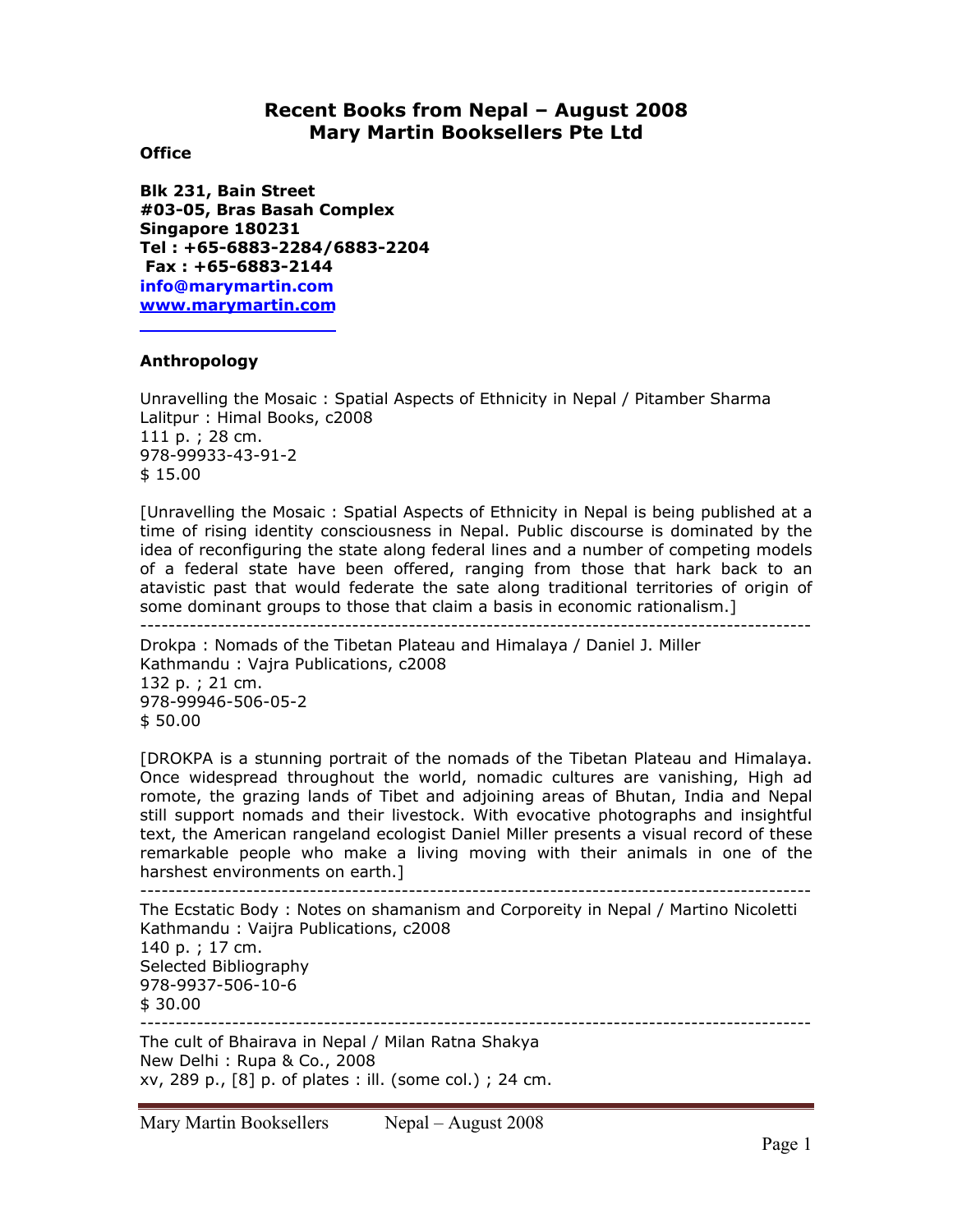9788129113047

\$ 19.95

----------------------------------------------------------------------------------------------- EBHR- European Bulletin of Himalayan research - 32 Spring 2008 France : CNRS,2008 169 p. ; 20 cm. ISSN : 0943 8254 \$ 15.00

- Discovering Boro-Garo :History of an analytical and descriptive linguistic category / Francois Jacquesson
- Matriliny, Reproductive Health, and Reproductive Rights/Tanka Subba
- The Notion of Virginity in South Asia and its Impact on Religious : Practices and Oral Literature /EmilieArrago-Boruah
- Plight of the igus: notes on shamanism among the Idu Mishmis of Arunachal Pradesh, India /Sarit Chaudhuri
- The Kinship Terminology of the Rongmei Nagas /Pascal Bouchery and Kiudamliu Gangmei
- Tourism Development in Northeast India: Changing Recreational Demand, Developmental Challenges and Issues associated with Sustainability

-----------------------------------------------------------------------------------------------

Socio-Political Anthropology in Nepal / Bishnu Prasad Rai Kathmandu : Kirant Publication, c2007 iv, 102 p. ; ill. ; 21 cm. Includes Bibliography. ISBN:978994626502 \$ 8.00 -----------------------------------------------------------------------------------------------

## **Art**

Ritual Art of the Kingdom of Mithila : Traditional Paintings by Janakpur Women in Nepal / Alessandra Campoli Kathmandu : Vaijra Publications, c2008 158 p. ; 17 cm. 978-9937-506-09-0 \$ 30.00

[Over the Millennia, a still vibrant school of painting has been handed down in the female line in what used to be the ancient Kingdom of Mithila. Janakpur, located in the Terai region in southern Nepal, is thought to have been the capital of the kingdom of Mithila from its foundation.

The paintings have the purpose of attracting the deity's presence during the celebrations in his or her honour and a blessing on the family members of the house where they are painted.]

-----------------------------------------------------------------------------------------------

## **Economics & Development Studies**

Municipality Profile of Nepal-2008 : A Socio-Economic Development Data base of Nepal / Edited by Shambhu Ram Joshi Kathmandu : Intensive Study and Research Centre., 2008 348 p. ; 24 cm. 978-9937-2-0279-4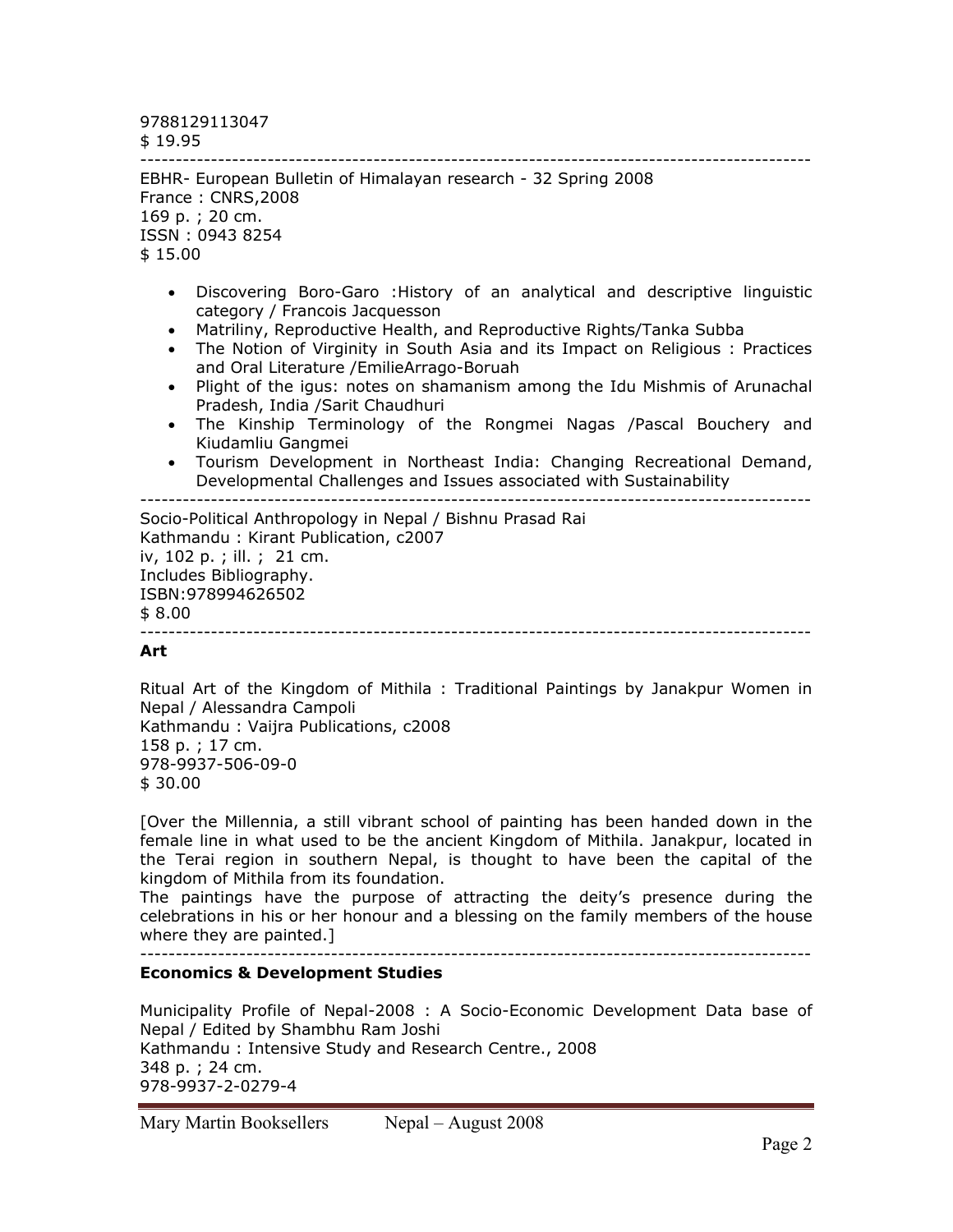\$ 40.00

Public Policy and Local Development :Opportunities and Constraints / Edited by Pushkar K. Pradhan Nepal : International Geographical Union Commission on Geography and Public Policy , 2008 340 p. ; 22 cm. 978-9937-2-0251-0 \$ 18.00 ----------------------------------------------------------------------------------------------- Microfinance in Nepal / Vijaya Ram Mathema Kathmandu : Ms. Padma Mathema, 2008 ix, 185 p. ; 24 cm. 978-99946-2-644-1  $$20.00$ ----------------------------------------------------------------------------------------------- Indo-Nepal trade relations / Arun Kumar Singh and Rajesh Keshar Khanal New Delhi : Regal Publications, c2008 xvi, 323 p. : ill. ; 23 cm. ISBN : 8189915851 \$ 30.00 ----------------------------------------------------------------------------------------------- Indo-Nepal economic relations / Arun Kumar Singh and Avnindra Dutt Mishra New Delhi : Regal Publications, c2008 xvi, 247 p. ; 23 cm. ISBN: 818991586X \$ 22.00 ----------------------------------------------------------------------------------------------- Socio-Economic Development Panorama - Volume 1, No.3 – July 2008 / Bamadev Sigdel Kathmandu. : Human Action for Rapid Development (HARD-Nepal) , 2008 x, 158 p. ; 24 cm. \$ 30.00 ----------------------------------------------------------------------------------------------- Enhancing Decent Work Agenda In Workplace (Trade Union's Efforts through Social Dialogue in Nepal) / Bishnu Rimal Kathmandu : Gefont, c2007 xii, 92 p. ; 22 cm. 978-99946-895-8-3 \$ 8.00 ----------------------------------------------------------------------------------------------- Is Foreign Aid Working? : An analysis of aid effectiveness and growth / Bishwambher Pyakuryal Kathmandu : Mandala Book Point, c2008 xxi, 118 p. ; 21 cm. 978-99946-55-07-6 \$ 18.50 ----------------------------------------------------------------------------------------------- Microfinance : Access to Finance for Nepal's Rural Poor / Rama Bashyal Kathmandu : Institute for Integrated Development Studies (IIDS), 2008 130 p. ; 22 cm.

-----------------------------------------------------------------------------------------------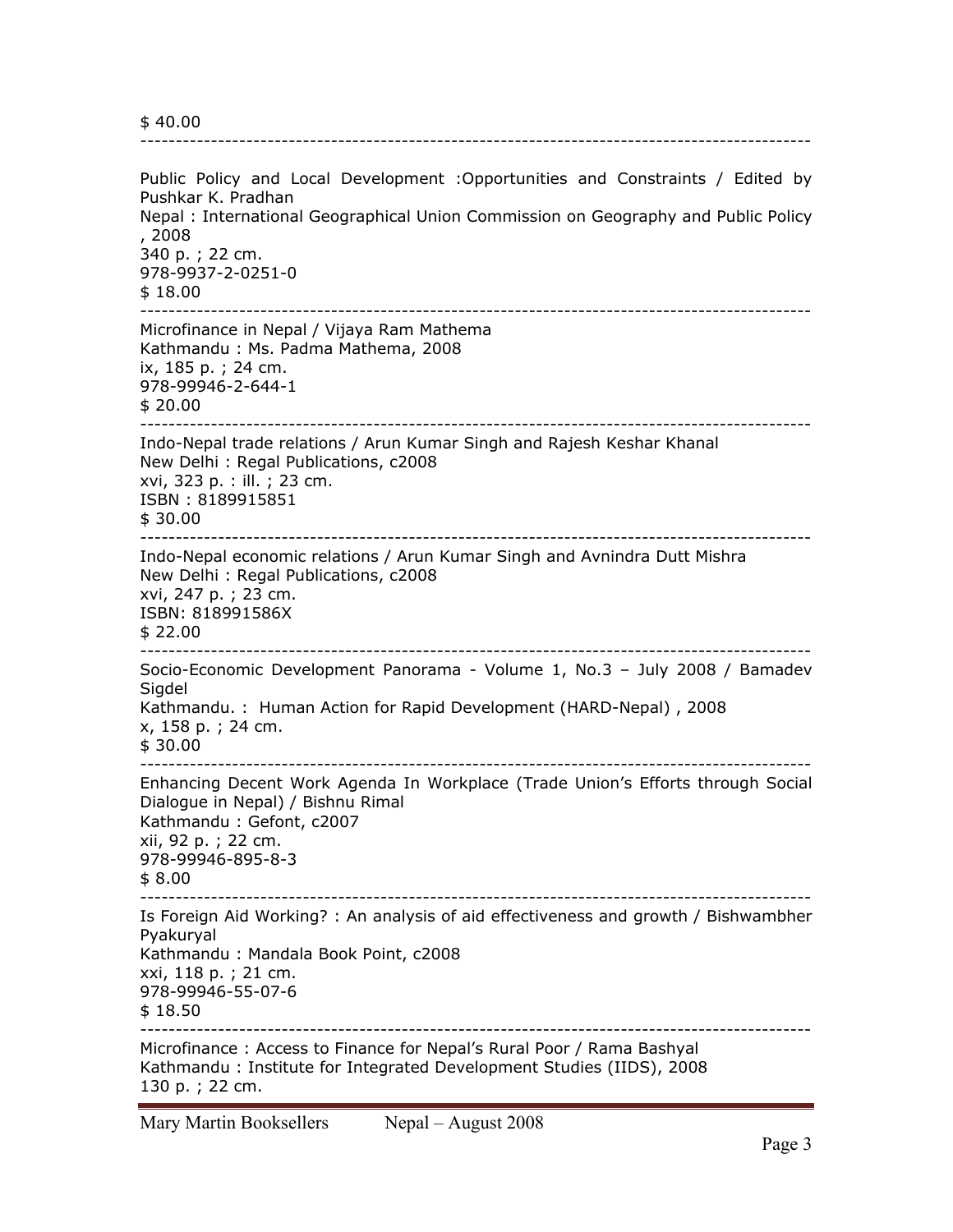978-99946-915-5-5

\$ 10.00 -----------------------------------------------------------------------------------------------

Beed Bytes : A Collection of Articles on the Nepali Economy and Business / Artha beed Kathmandu : Fine Print Inc., c2008 172 p. ; 22 cm. 978-9937-8046-0-8 \$ 15.00

[Arthabeed is the pseudoym of a Kathmandu based Corporate Executive and commentator on economic affairs. Artha in Nepal is loosely used to mean both finance as well as economic while in Sanskrit it means wealth and one of the four goals of life. Beed, derived from the Sanskrit word vid, is used to mean an expert. His column Economic Sense has been appearing every fortnight in the Nepali Times since it began in 2001.]

#### -----------------------------------------------------------------------------------------------

#### **Environment**

Aquatic Invertebrates of the Ganga River System (Mollusca, Annelida, Crustacea [in part]) –Volume 1 / Hasko Nesemann and Subodh Sharma Nepal : H.Nesemann, 2007 263 p. ; ill. ; 30 cm. 978-99946-2-6748 \$ 60.00 ----------------------------------------------------------------------------------------------- Ichthyology of Nepal : A Study of Fishes of the Himalayan water / Tej Kumar Shrestha Kathmandu : Himalayan Ecosphere, 2008 388 p. ; ill. ; 22 cm. Includes Bibliography and Index. 978-9937-2-0653-2 \$ 50.00 [First extensive compilation of the pattern of fish diversity in the Himalayan water Provides an excellent scientific scientific introduction to world's little known vanishing ichthyofauna. -----------------------------------------------------------------------------------------------

Renewable energy technology in Nepal : an overview and assessment / Govinda Prasad Devkota Nepal : Universal Consultancy Services P.Ltd., 2007 xv, 159 p. ; 22 cm. 978-9937-2-0039-4 \$ 18.00 ----------------------------------------------------------------------------------------------- Micro Hydro Technology in Nepal : An alternative source of energy for rural people / Govinda Prasad Devkota Kathmandu : MRS. Bindu Devkota, 2002 xii, 117 p. ; 22 cm. \$ 13.00 -----------------------------------------------------------------------------------------------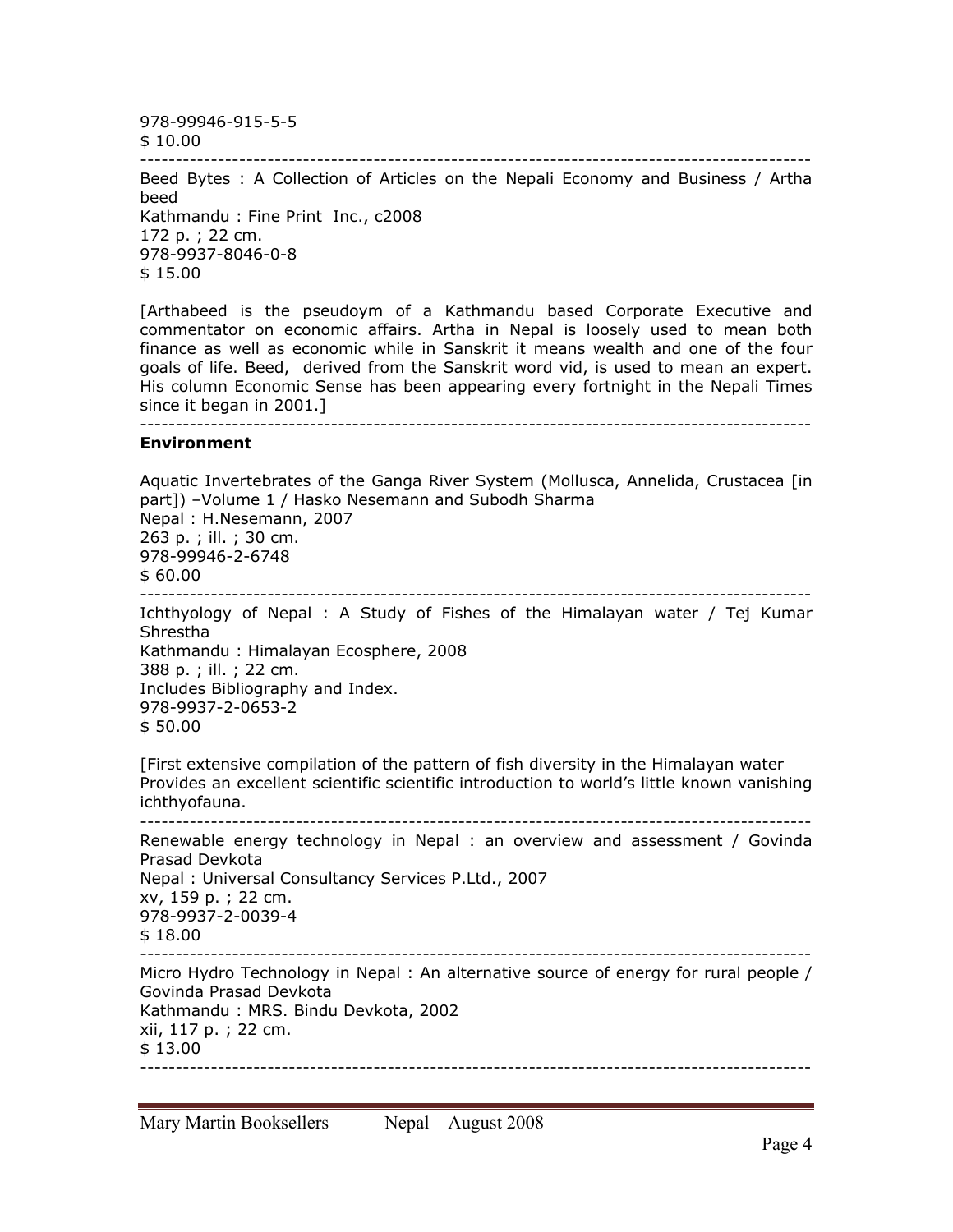Knowledge systems and natural resources : management, policy and institutions in Nepal / edited by Hemant R. Ojha ... [et al.] Ottawa : International Development Research Centre ; Delhi : Foundation Books, 2008 xii, 173 p. ; 24 cm. ISBN: 9788175965638 \$ 16.00 -----------------------------------------------------------------------------------------------

### **General**

Pilgrimage Tourism in Nepal / Ram Dayal Rakesh Kathmandu : Safari Nepal, 2008 74 p. ; 22 cm. 99933-34-21-9 \$ 15.00 -----------------------------------------------------------------------------------------------

#### **History**

Nepal Yearbook –2008 : Volume 13 / Edited by Ramesh C Arya Kathmandu : NYB Publications, 2008 xviii, 213 p. ; 26 cm. 978-9937-2-0368-5 \$ 15.00 ----------------------------------------------------------------------------------------------- The Raj lives : India in Nepal / Sanjay Upadhya. New Delhi : Vitasta Pub., c2008 xii, 334 p. ; 23 cm. 8189766732 \$ 20.00 ----------------------------------------------------------------------------------------------- By the Way : Travels through Nepal's Conflict / Ajit Baral

Kathmandu : Martin Chautari, 2008 viii, 122 p. ; 22 cm. 978-9937-8004-6-4 \$ 10.00

[By the way is collection of essays on Nepal society amidst an armed conflict. All the authors have traveled through and written about different ecological and social zones of the country that were, at one time or another, engulfed by armed violence. The essays are written from various perspectives, each bringing a distinctive voice, Each author was particularly struck by one or two particular issues.] -----------------------------------------------------------------------------------------------

Legends of Kathmandu Valley / Kesar Lall Kathmandu : Nepal Bhasha Academy, 2007 viii, 201 p. ; 22 cm. Includes Bibliography. 999462816-X \$ 15.00 -----------------------------------------------------------------------------------------------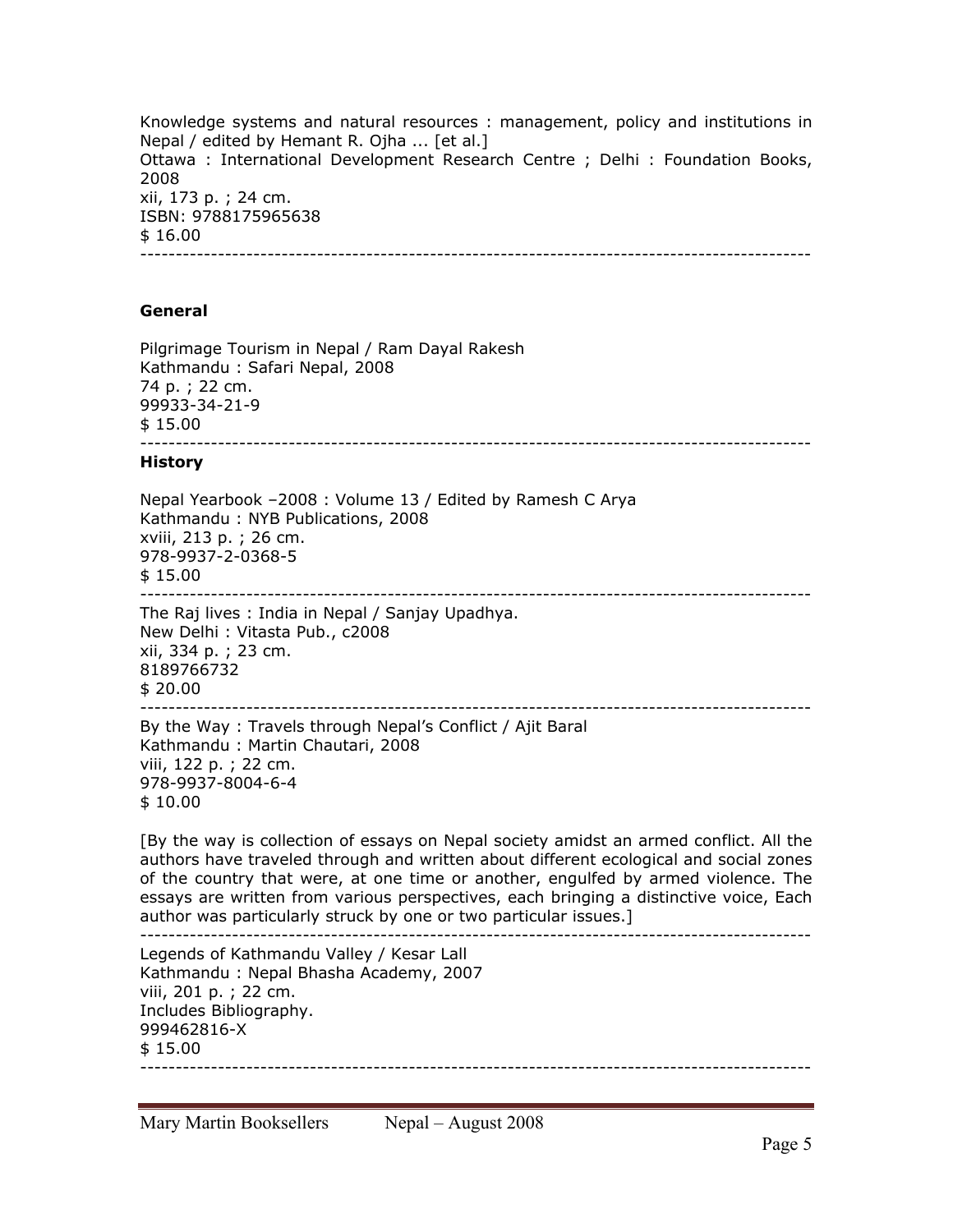Postcards from Kathmandu : My Life among Gods, Kings and Diplomats / Frederick Selby Kathmandu: Vajra Publications, c2008 ix, 217 p. ; 21 cm. Includes Photos 978-9937-506-06-9 \$ 30.00

[Postcards from Kathmandu evokes a simpler, more idealistic age when Americans of all stripes, through the Peace Corps and Government service, journeyed to far off lands to assist in bettering the lives of the local people. From 1960 to 1963 Friz took a detour from his career as in investment banker to serve as a US diplomatic attaché to Nepal.]

```
-----------------------------------------------------------------------------------------------
```
Foreigners in Japan : A Historical Perspective / Gopal Kshetry Kathmandu : Rabin Gurung, 2008 xii, 397 p. ; 22 cm. Includes Bibliography and Index. 978-9937-2-0273-2 \$ 25.00

[This book throws much light into the historical background as well as the events that led up to the present state of affairs in relation to issues of discrimination, crimes and problems related to foreigners.]

-----------------------------------------------------------------------------------------------

Nepal through the ages : approach to ancient history, art, architecture, culture & society / R.N. Pandey New Delhi : Adroit Publishers : Distributors, Akhil Book Distributors, 2008 459 p. : ill., maps ; 23 cm. \$ 20.00

-----------------------------------------------------------------------------------------------

#### **Law**

Nepal : Human rights yearbook 2008 / edited by Yogish Kharel Kathmandu : Informal sector service centre (INSEC), c2008 443 p. : ill. ; 25 cm 978-9937-8002-3-5 \$ 18.00 -----------------------------------------------------------------------------------------------

Kathmandu Law Review – Volume 1, No.1, March 2008 / Edited by apurba Khatiwada Bhaktapur : Law Students Society Kathmandu School of Law, 2008 viii, 238 p. ; 23 cm. ISSN:1998-5045 \$ 10.00

[Contents:

- Meaning, Implications and Scope of Constituent Assembly
- Post-Conflict Constitutional Settlement in Nepal and the Role of the United Nations
- Constitutionalism of Transition
- Federalism for Restructuring of Nation: A Jurisprudential Notion
- Legal Foundations of federalism in Nepal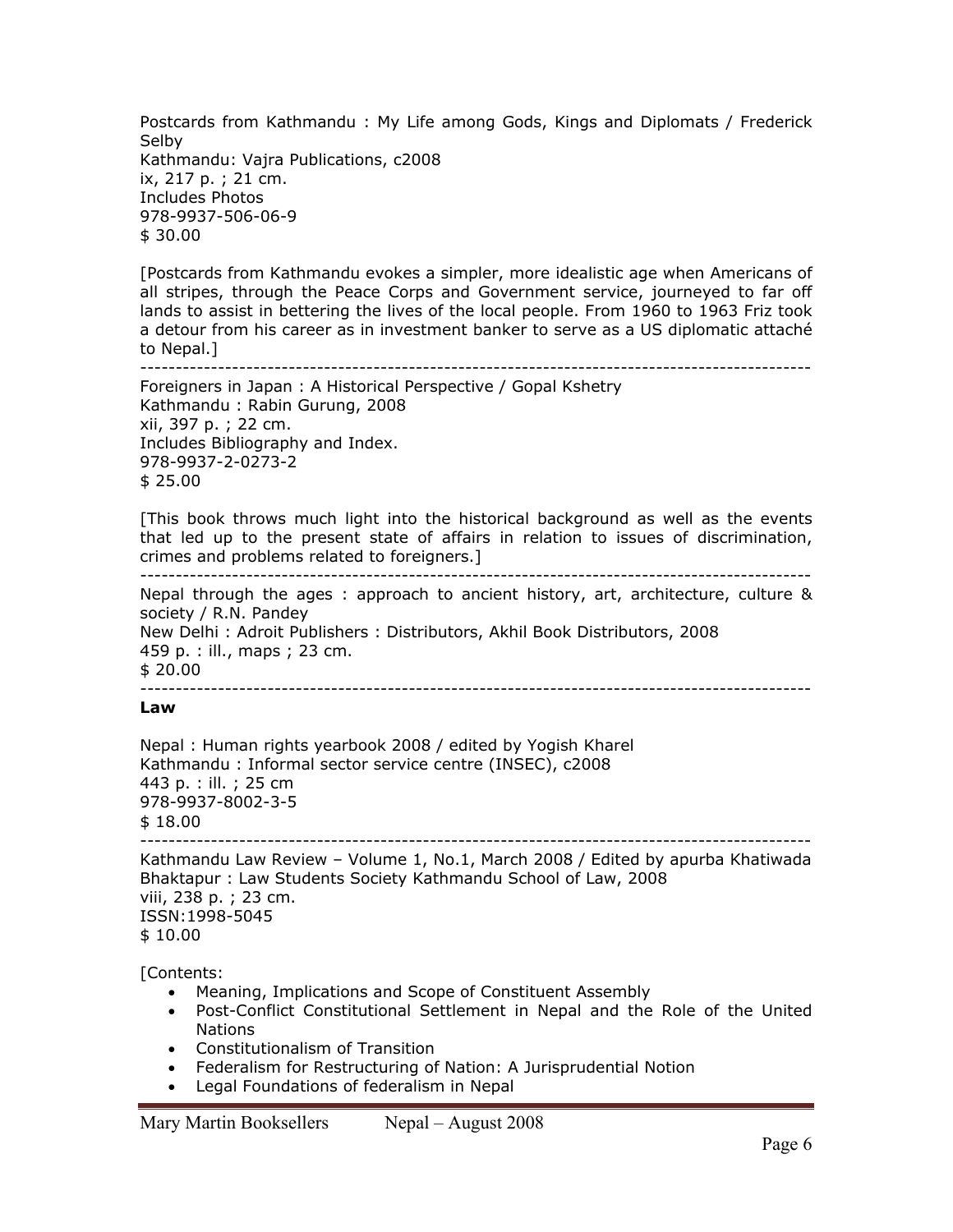- Taking statutes seriously: A Comparatists' Thoughts on the Role of Primary Legal Sources in Legal Education.
- Refugee Situation in South Asia: Need of a Regional Mechanism
- Equitable Sharing of Downstream Benefits
- In Camera Proceedings: conceptualizing the Rights of Victims of Crimes
- Fair Trial imperatives in the Context of Juvenile Justice (International Human Rights Law Perspectives)
- Principles of Sentencing in Criminal Justice system
- Sentencing policy in Nepal
- European Model: An Inspiration for ASEAN
- Projection of Female Body in Advertisements: Gender Perspectives in Nepalese Context.]

-----------------------------------------------------------------------------------------------

Nepalese Legal System : A Jurisprudential and Comparative Appraisal / Rewati Raj Tripathee Kathmandu : Lumbini Prakashan, 2008 251 p. ; 22 cm. 978-9937-8047-0-7 \$ 10.00 -----------------------------------------------------------------------------------------------

## **Literature**

Days of His Death…/ Subash Acharya Kathmandu : Pairavi Prakashan, 2008 64 p. ; 22 cm. 978-9937-518-06-2 \$ 4.00

Fiction

-----------------------------------------------------------------------------------------------

## **Linguistics**

Learning Language Through Lyrics (Nepali Film Songs) with CD / Matthew J. Eynon Kathmandu : Nepal-Nippon, 2005 xx, 208 p. ; ill. ; 22 cm. With CD 99946-34-14-3  $$33.50$ -----------------------------------------------------------------------------------------------

## **Official Publications/Statistical Publications**

Nepal overseas trade statistics and a glimpase of Nepal's foreign trade:2008 – CD ROM Nepal : Government of Nepal, Ministry of Industries, Commerce and Supplies, Trade and Export Promotion Centre, c2008 1 CD ROM \$ 20.00 ----------------------------------------------------------------------------------------------- Nepal overseas trade statistics F.Y.2006-2007 (2063/64)

Kathmandu : Trade and Export Promotion Centre, 2007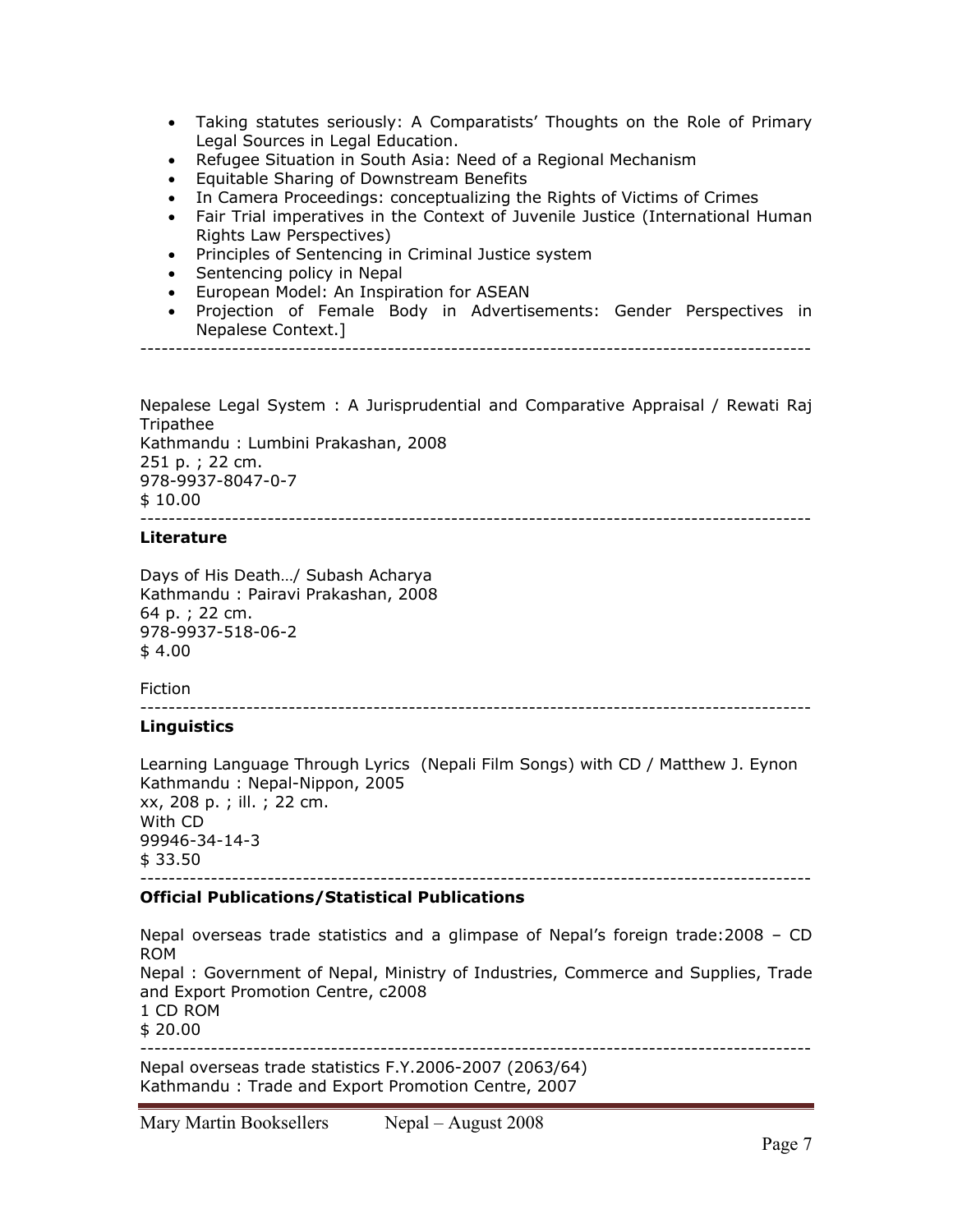576 p. ; 31 cm \$ 25.00 ----------------------------------------------------------------------------------------------- Nepal and the World A Statistical Profile 2007 Kathmandu : Federation of Nepalese Chambers of Commerce and Industry (FNCCI), 2007 277 p. ; 28 cm. \$ 20.00 ----------------------------------------------------------------------------------------------- **Politics**  Nepal in Transition : A Study on the State of Democracy / Krishna Hachhethu Lalitpur : International IDEA, c2008 xvii, 134 p. ; 29 cm. 978-91-85724-35-2 \$ 20.00 ----------------------------------------------------------------------------------------------- Nepal Sri Lanka Relation / Hiranya Lal Shrestha Kathmandu : Janamaitri Prakashan, c2007 55 p. ; 21 cm. 978-9937-2-0168-1 \$ 5.00 ----------------------------------------------------------------------------------------------- The Inclusive State : Reflection on Reinventing Nepal / Edited by Anand Aditya Kathmandu : SAP-Publishing House, 2007 265 p. ; 23 cm. 99946-918-2-1 \$ 20.00 [Inclusion, a theme, which for the political analyst may be endlessly fascinating but formidably complex for the politicians and policymakers, is becoming the key staple of demands in the public movements in today's Nepal. A Collage of opinions, information, and analysis, The inclusive State brings together over four dozen minds on how inclusion matters and why, for the new Nepal about to emerge.] ----------------------------------------------------------------------------------------------- Communities, forests and governance : policy and institutional innovations from Nepal / edited by Hemant R. Ojha ... [et al.]. New Delhi : Adroit Publishers : Distributors, Akhil Book Distributors, c2008 247 p. : ill., maps ; 25 cm.  $$18.00$ 

----------------------------------------------------------------------------------------------- Reframing governance : understanding deliberative politics in Nepal's Terai forestry / Hemant R. Ojha New Delhi : Adroit Publishers : Distributors, Akhil Book Distributors, c2008 328 p. : ill., map ; 25 cm. \$ 20.00

Local democracy in South Asia : microprocesses of democratization in Nepal and its neighbours / edited by David N. Gellner, Krishna Hachhethu New Delhi, India : Sage Publications, 2008 472 p. : ill. ; 22 cm. Governance, conflict and civic action ; v. 1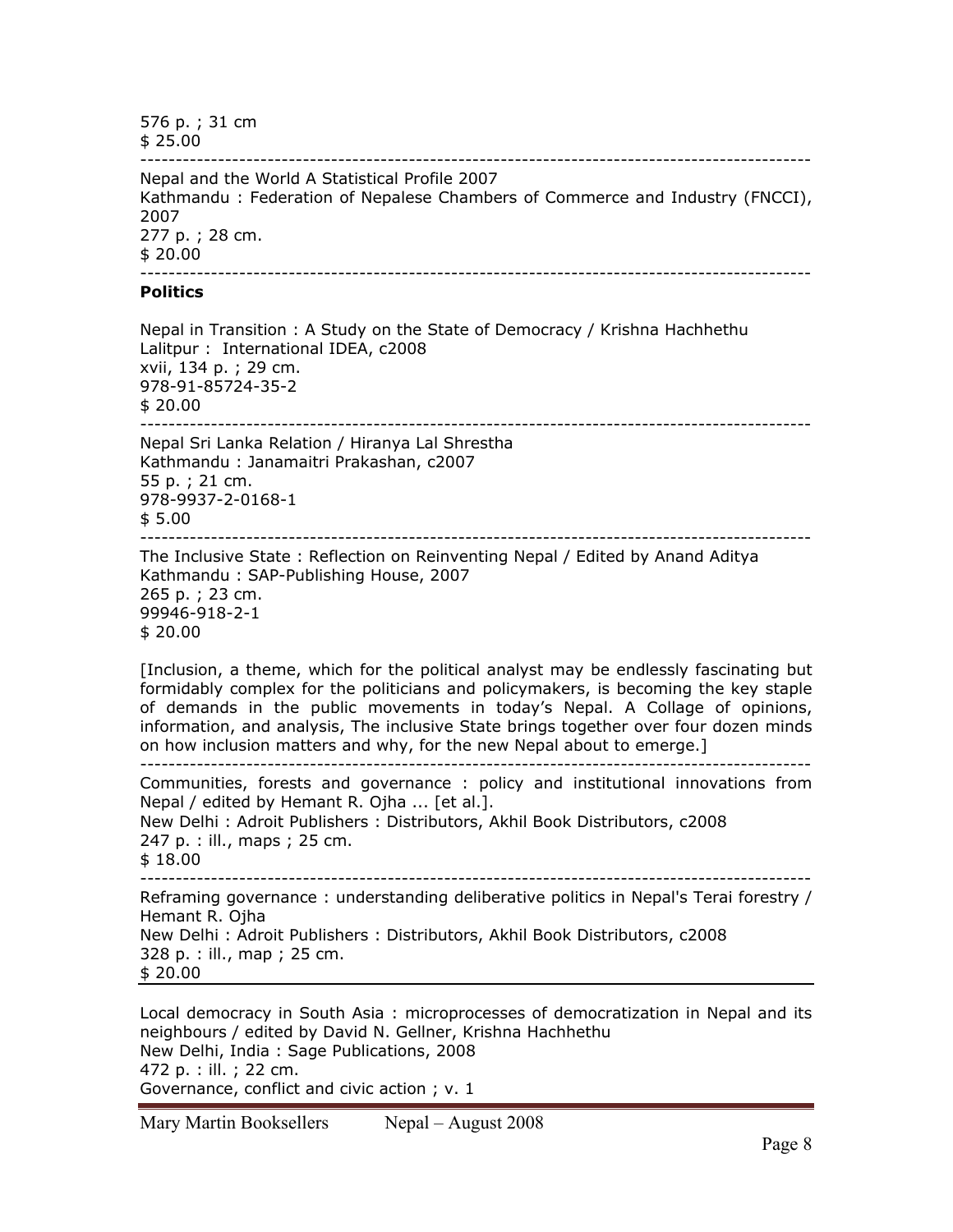9780761936503 \$ 25.00

-----------------------------------------------------------------------------------------------

### **Performing Arts**

Nepali Theatre as I See it / Abhi Subedi Kathmandu : Gurukul : School of theatre, 2006 253 p. ; 22 cm. 99946-998-9-X \$ 10.00 -----------------------------------------------------------------------------------------------

#### **Philosophy**

The How-To Dictionary of Healing and Happiness mantra / Edited by K.B. Maharjan Kathmandu : Vajra Publications, c2008 xi, 352 p. ; 21 cm. 978-9937-506-12-0 \$ 16.50 [Like a unique garland of fragrant flowers chosen carefully from the garden with a thousand and one beautiful flowers, these sutras have been selected from a wide

range of spiritual and philosophical sources and subjects over the years. The compiler has painstakingly tried to present in this book the quintessence of the message of the great spiritual masters of all time, from Adi Shankar to Buddha, Confucius, from the Dalai Lama to Zen masters.]

#### -----------------------------------------------------------------------------------------------

## **Religion – Buddhism**

Northern Buddhism in History / Edited by Shanker Thapa Kathmandu: Vajra Publications, 2008 ix, 355 p. ; 21 cm. Includes General Index. 978-9937-506-13-7 \$ 40.00

[This book is the outcome of an extraordinary effort on the part of the editor and the contributing scholars. It is primarily a collection of articles written on various themes related to Buddhist history of countries where prominent traditions the Mahayana. The idea of editing this volume is the result of my interest in Buddhist history.]

----------------------------------------------------------------------------------------------- Bo and Bon : Ancient Shamanic Traditions of Siberia and Tibet in their relation to the teachings of a Central Asian Buddha / Dmitry Ermakov

Kathmandu : Vajra Publications, c2008 lx, 827 p. ; 22 cm. Includes Bibliography and Index. 978-9937-506-11-3 \$ 70.00

[Below that is the Middle World of the phenomenal universe with Lake Baikal in the foreground. The lake is the symbol of the archaic spiritual and cultural traditions of the Eurasian continent and is flanked by the figure of a Buryatian Be on the left and a Tibetan Domai Bonpo on the right-the priests of the Prehistoric Bon of Eurasia who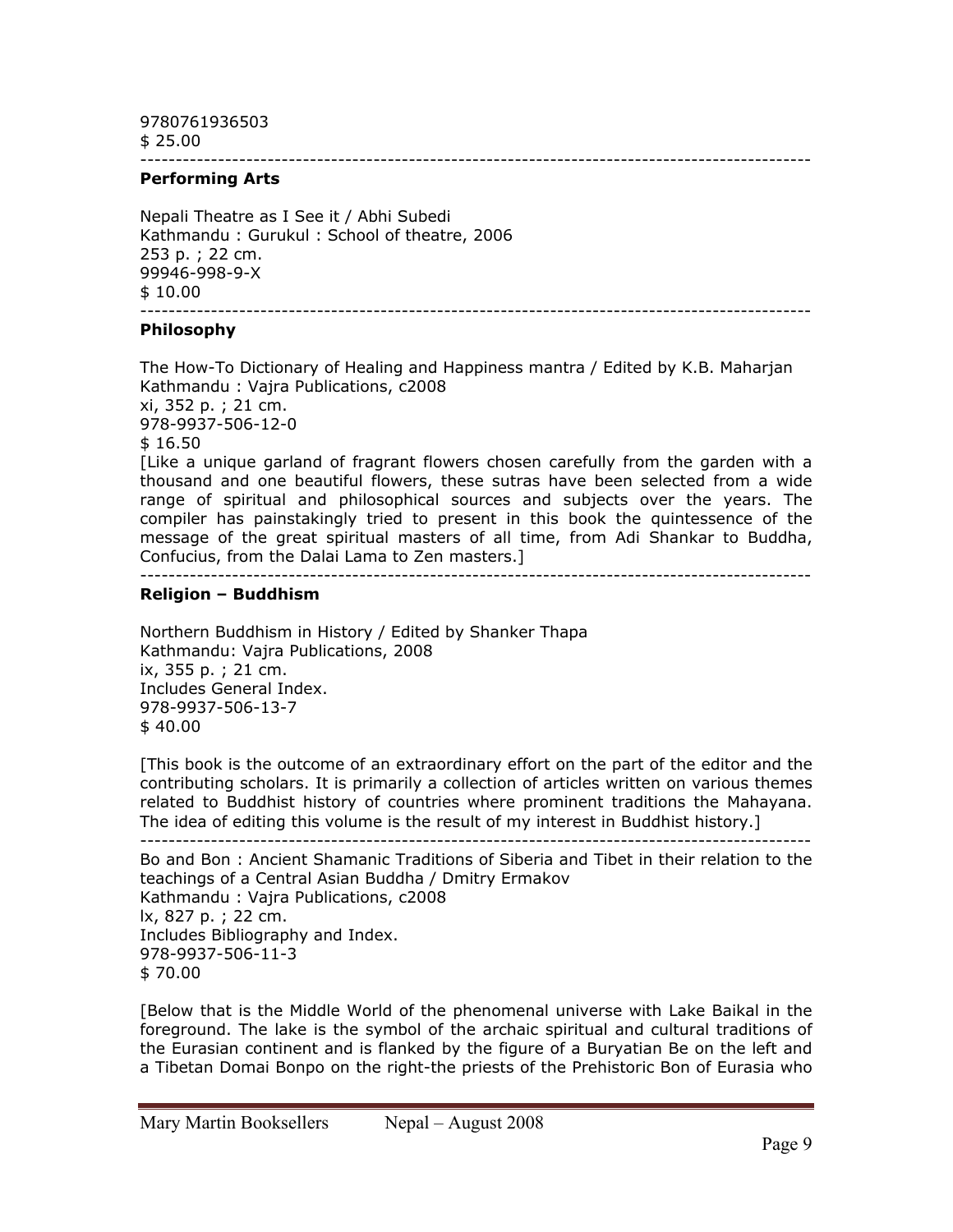mediate between the beings of the Three World (sa gsum) of samsara in order to bring harmony, happiness and prosperity to the people of the earth.] ----------------------------------------------------------------------------------------------- The God of Compassion / Kesar Lall Kathmandu : Vajra Publications, 2008 49 p. ; 22 cm. 978-9937-506-08-3 \$ 8.00 ----------------------------------------------------------------------------------------------- **Sociology**  Community Empowerment through community Learning Centers in Mid and Far Western Regions of Nepal Kathmandu : UNESCO, 2006 xi, 92 p. ; 29 cm. UNTFHS-CLS Project UNESCO Kathmandu Series of Monographs and Working Papers : No.13 \$ 15.00 ----------------------------------------------------------------------------------------------- Civil Society in Nepal : Searching For a Viable Role – Civil society Index Report for Nepal / Dev Raj Dahal and Tatwa P. Timsina Kathmandu : Institute of Cultural Affairs Nepal, 2007 104 p. ; 24 cm. 978-99946-900-7-7 \$ 12.00 ----------------------------------------------------------------------------------------------- Social Sciences in a Multicultural World : Proceedings of the International Conference Held on 11-13 December 2006, Kathmandu / Edited by Kailash N. Pyakuryal Kathmandu : Sociological / Anthropological Society of Nepal (SASON), 2006 viii, 570 p. ; 24 cm. 978-9937-2-0328-9 \$ 20.00 ----------------------------------------------------------------------------------------------- CWIN-Nepal Two Decades of Action for Children, With Children : ((20<sup>th</sup> Anniversary 1987-2007 Two Decades of Action for Children, with Children) Kathmandu : CWIN-NEPAL. 81 p. ; ill. ; 22 cm. \$ 5.00 The Abuse of Street Children in Kathmandu : A Research of Children's Experiences of psychosocial Physical and sexual abuse Nepal : CPCS – VOC., 2008 142 p. ; 20 cm. 978-9937-2-0575-7 \$ 10.00 ----------------------------------------------------------------------------------------------- Dalit Bibliography / Edited by Man Bahadur Bk Kathmandu : Jana Utthan Pratisthan (JUP-Nepal), 2007 iii, 66 p. ; 21 cm. \$ 6.00 ----------------------------------------------------------------------------------------------- Contributions to Nepalese Studies : Volume 34, Number 1, January 2007 Kirtipur : Journal of Centre for Nepal and Asian Studies, 2007